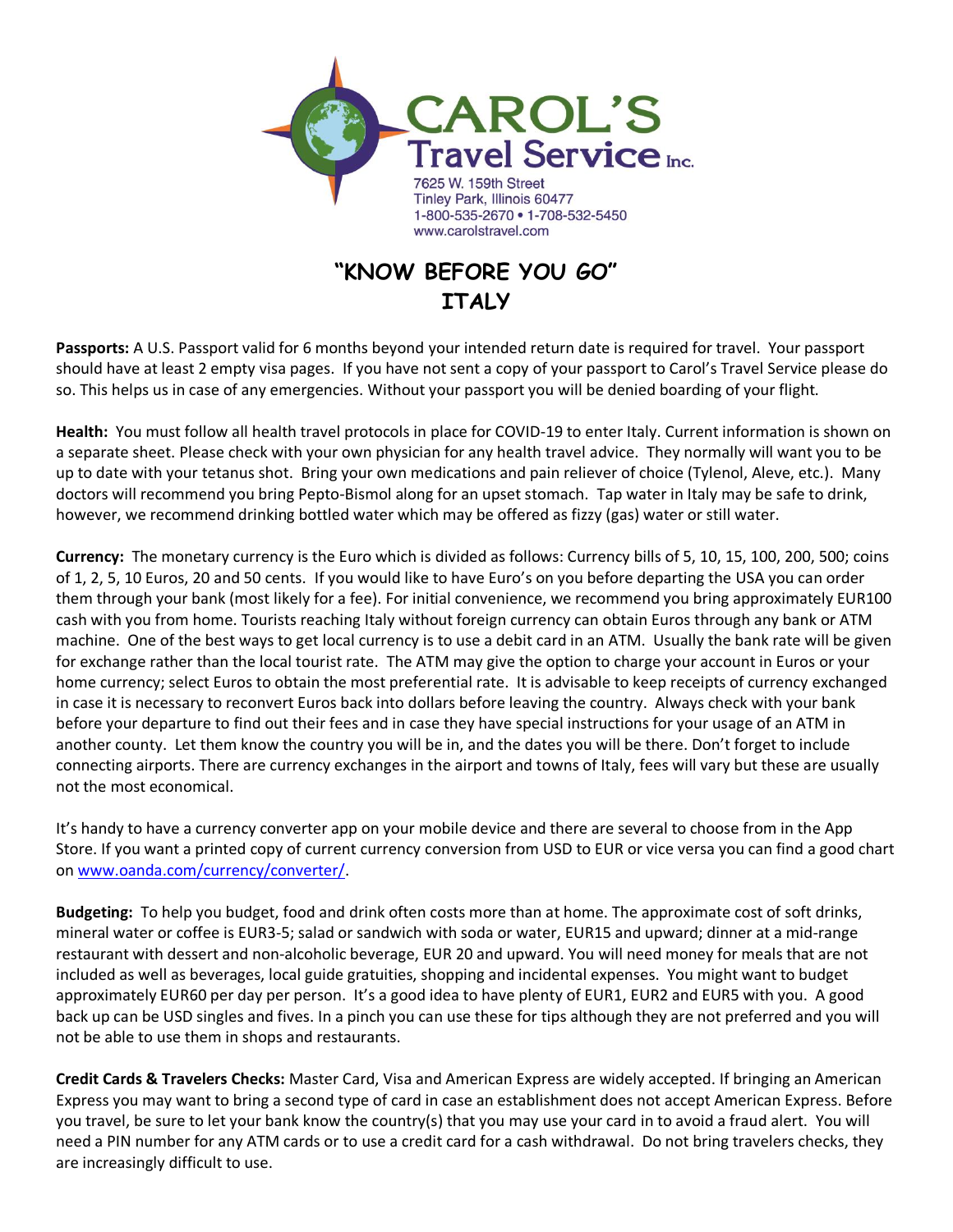**Electricity:** The electrical current in Italy is AC – the cycle is 220 volts 60 cycles. If you are carrying electrical appliances to Italy you will need to bring a converter (if your appliance is not dual voltage) and plug adapter with you. These may be purchased as most hardware stores, luggage sections of retail stores and Brookstone. They are also widely available for on line purchase. Your hotels do have blow dryers in their guest rooms.





Grounded adapter [N](http://www.magellans.com/itemdy00.aspx?T1=MEA33MDG)on-grounded adapter www.magellans.com

**Calling Home:** Check in advance with your cell phone service provider to make sure you can use it in Italy . Most service providers will let you convert your phone to an international plan for short amounts of time or sell you a SIM card. Upon arrival in Italy, you can also purchase a calling card which can be used at public phones.

**Weather:** September and October are a beautiful time to be in Italy (Sicily). September has an average high temperature of 82F and low of 68F; October has an average high of 74F and low of 62F. Take along a portable umbrella in case showers develop.

**Packing/Baggage:** Be sure to label your luggage both inside and outside with your name and phone number. Your tour allows one check-in piece of luggage per person due to capacity on the motor coach. You are also allowed one soft sided carry on; a carry on with wheels will not be allowed on the motor coach. Therefore, we suggest that you pack lightly and save some room or bring a collapsible carry on that you can put your souvenirs in.

To save room in your suitcase, wear a light fall jacket during your flight in case you find the plane cool. A pair of comfortable, worn in walking shoes are a must for days out and a comfortable pair of evening shoes are recommended. To minimize the amount of clothing needed, consider packing dark colored bottoms that can be worn more than once. You can pack up to two tops for each day; one for your day time touring and one for your evening out. Evening out tops can be worn more than once and often day time tops can be as well. Bring clothing that can be layered to help with temperature variances. Today's savvy traveler packs light and easy!

If you must have washcloths you might want to pack a couple as not every hotel in Italy has washcloths. Hint, pick up a pack of cheap cloths at a discount store – and leave them behind.

**Airline Baggage Information:** Most airlines allow you to check one bag free on international flights with the following restrictions. Calculate the size limits of your checked bag by adding the total outside dimensions of your bag including width, height, and length. Your checked baggage allowance usually is; Dimension: 62in/158cm; Weight: 50lbs/23kgs. You usually can bring 1 carry-on bag and 1 personal item as follows:

Your carry-on bag usually is: Up to 45 inches (22 x 14 x 9 in) or 115 centimeters (23 x 36 x 56 cm) including handles and wheels; able to fit comfortably into the sizer box provided at the airport. Your personal item must be smaller than your carry-on, able to fit under the seat in front of you and can include: a purse, a briefcase, a laptop bag, or similar items such as a tote.

Please check on your air carriers web site for exact details, rates and restrictions for checked and carryon luggage. Visit the TSA web site for their rules on what is allowed in your carryon bags. [www.tsa.gov](http://www.tsa.gov/)